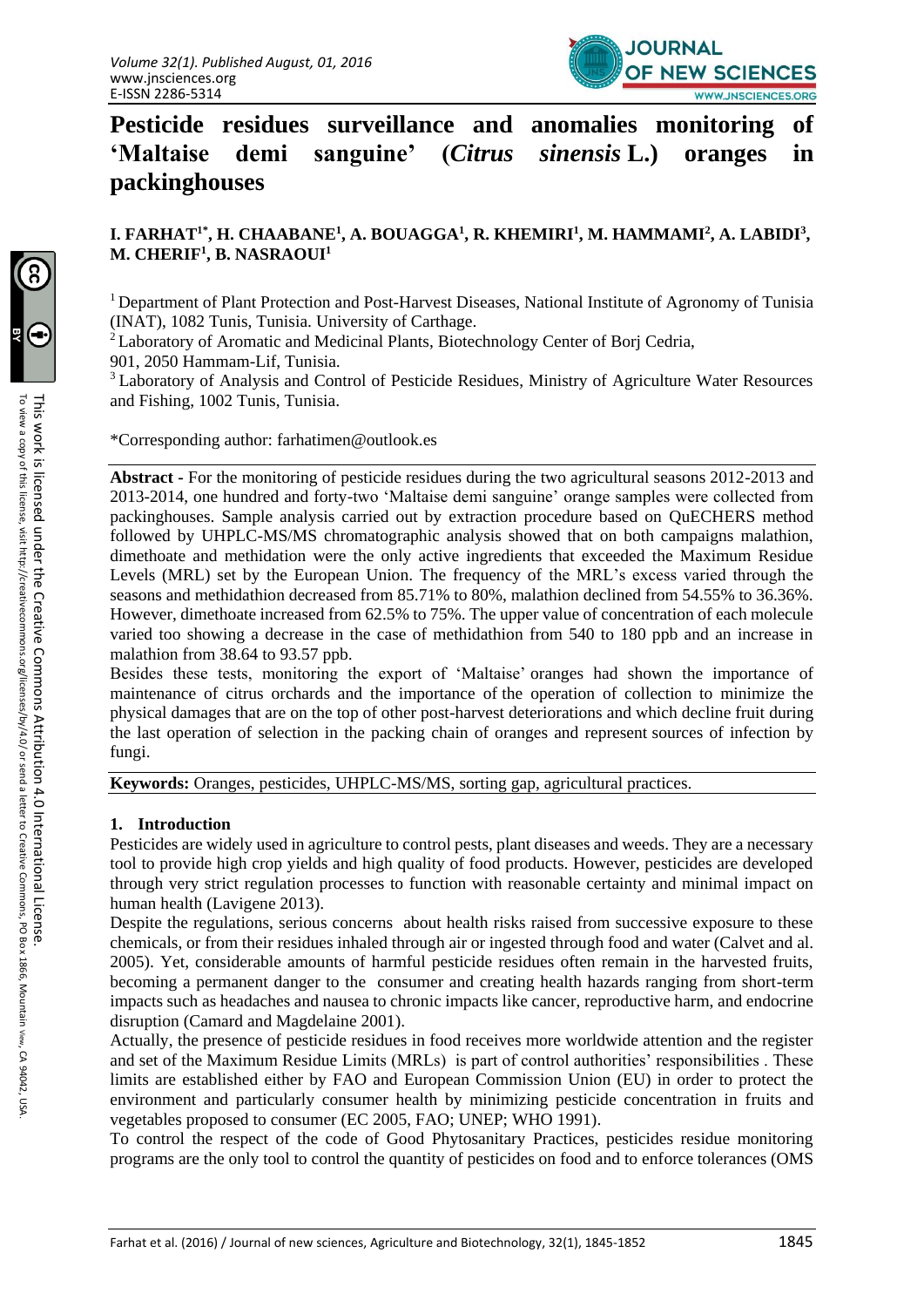

1988). In the case of Tunisia, a little information about the residues of pesticides in fruits and vegetables is available.

In this context, the aim of this present study is to monitor pesticide residues in oranges sampled from Tunisian packinghouses during two agricultural seasons 2012-2013 and 2013-2014 and to check compliance with existing regulations especially for European Community. Moreover, a surveillance of anomalies on the fruit attempts to determine the causes of sorting gaps and propose solutions to maintain the quality of oranges in export.

# **2. Materials and Methods**

# **2.1.Samples and Sampling**

The monitoring was conducted during two agricultural seasons (2012-2013) and (2013-2014) from January to March and from February to March respectively. The sampling concerned the 'Maltaise demi sanguine' oranges collected from 11 and 13 packing houses respectively located on the main production region of citrus Cap Bon.

The citrus sampling led to a total of 107 fruit samples from the first agricultural campaign and 39 fruit samples from the second one. They were performed in accordance with the guidelines of FAO (Miller 1995); which means that, the sample was taken at various places distributed throughout the lot. Orange samples weighted with a minimum of 1 kg and collected in bags. All samples were labeled and stocked at 4°C until the extraction was done.

## **2.2.Materials and Reagents**

Acetonitrile Pestinorm for residue analysis was purchased from BDH Prolabo. Standards of selected active ingredients: abamectin, acetamipride, bifenazate, deltamethrine, diafenthuron, flufenoxuron, imidaclopride, lufenuron, propargite, malathion, spinosade, spirodiclofene, thiamethoxam, methidathion, spiromesifene, fenpyroximate, dimethoathe, chlorpyriphos-ethyl, fenoxycarbe, thiophanate-methyl and carbendazim were obtained from the stocks of the laboratory of Analysis of Pesticides in the Ministry of Agriculture. The individual stock solutions were prepared by dissolving 100 mg of each compound in 100 mL of acetonitrile, except for the carbendazim, which was prepared in 10 M HCl instead of acetonitrile. Then they were stored in glass stopper bottles at 4°C. Standard working solutions at various concentrations were prepared daily by appropriate dilution of aliquots of stock solution in acetonitrile.

### **2.3.Extraction procedure**

The extraction procedure is based on QuEChERS method published by Anastassiades and al. (2003). This method follows AFNOR standard NF EN 15662 (2009) and is validated to use in the Laboratory of Analysis of Pesticides in the Ministry of Agriculture in Tunisia.

Samples collected were coarsely chopped and homogenized for 3 min at high speed using a laboratory food chopper to generate uniform sample representative of the product. 10g of homogenized orange sample was weighted in a 50 mL flacon tube and 10 mL of acetonitrile Pestinorm was added to orange sample. Then, 4 g magnesium sulfate (MgSO4), anhydrous; 1 g sodium chloride (NaCl); 1 g trisodium citrate dehydrate  $(C_6H_5Na_3O_7.2H_2O)$  and 0.5g disodium hydrogencitrate sesquihydrate  $(C_6H_8Na_2O_8)$ were added to the mixture for extraction. High speed vortex mixer was applied for mixing for one minute. Then, a centrifugation was realized for five minutes at 3500 *g*. The supernatant obtained was conserved in the refrigerator during 24 hours. The step of cleaning consisted in the removal of the supernatant in a 15 mL flacon tube containing  $900mg$  of MgSO<sub>4</sub> and 150mg of Primary and Secondary Amino adsorbent (PSA). Once mixed, the extract is spin-dried at 3500 *g* during five minutes to separate the solid material. The supernatant is adjusted and stabilized with a 5% formic acid in acetonitrile solution. Finally, the stabilized extract is transferred to an autosampler vial in the refrigerator until chromatographic analysis (Anastassiades and al. 2003).

## **2.4.Chromatographic Analysis**

Analysis of final extracts were carried out on a Shimadzu UHPLC-MS-MS system equipped with a binary solvent pumps, an autosampler, and a mass-selective detector with Electro-Spray Ionization (ESI) (Anastassiades and al. 2003) (Table 1).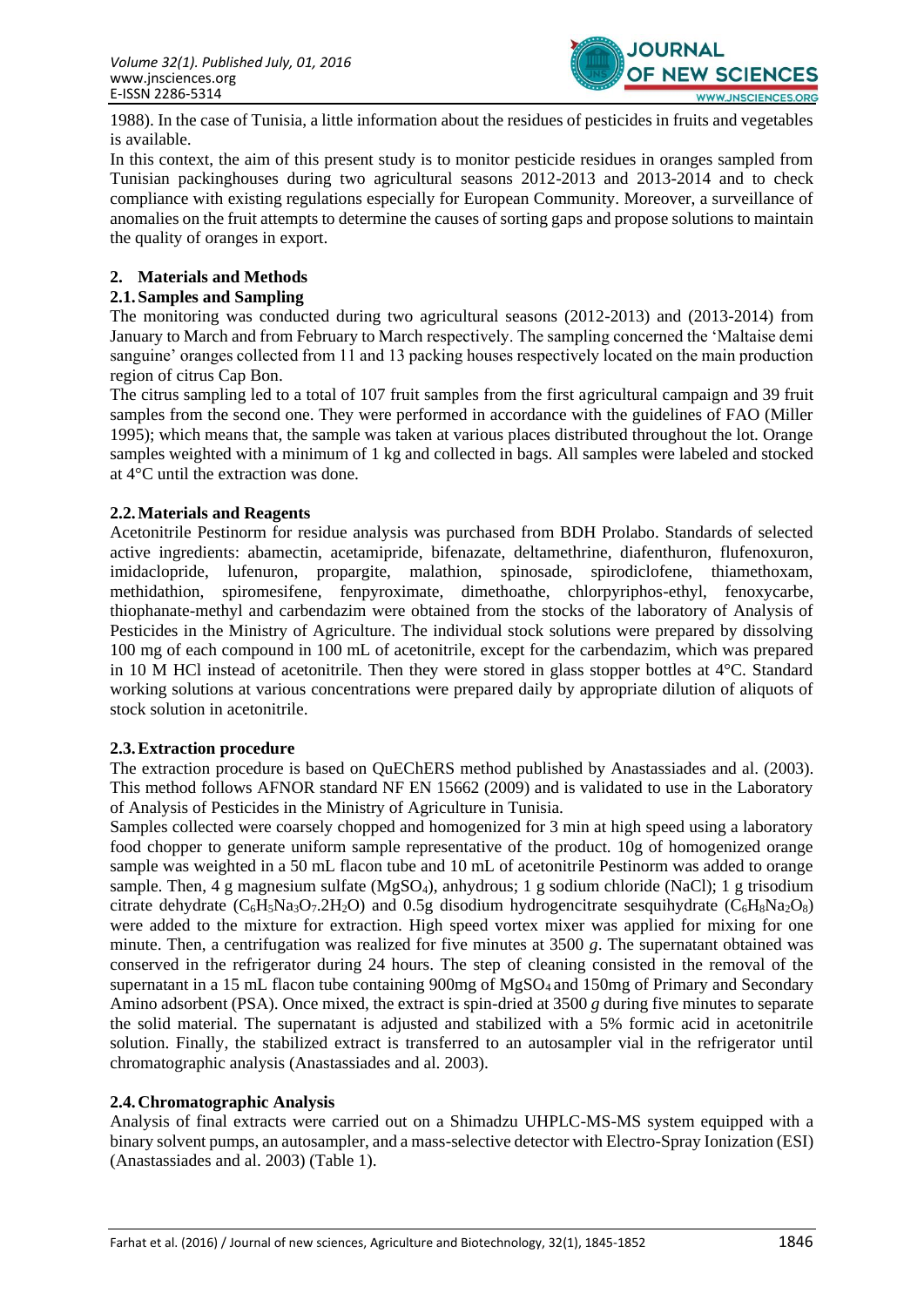

**Table 1:** Conditions of the chromatographic analysis.

| ChromatographicLiquid (LC)       |                                                   |
|----------------------------------|---------------------------------------------------|
| Column                           | Pinnacle DB AQ C18 (L=100mm* $\phi$ =2,1mm*1,9um) |
| Mobile phase flow rate           | $0.2$ mL/min                                      |
| Temperatureoven/column           | $40^{\circ}$ C                                    |
| Mobile phase                     | 20% Me-OH 80% H <sub>2</sub> O                    |
| <b>Injection Volume</b>          | $10 \mu L$                                        |
| <b>Mass-Spectrometry (MS-MS)</b> |                                                   |
| <b>Nebulizer Gas flow-rate</b>   | 3L/min                                            |
| Drying gas flow-rate             | 15L/min                                           |
| Vaporizer temperature            | $400^{\circ}$ C                                   |
| <b>Nebulizer Gas</b>             | Argon à 230KPa                                    |

### **2.5.Monitoring of 'Maltaise demi-sanguine' anomalies in packinghouses**

This monitoring aimed the determination of the causes of the sorting gap fruit by counting the damages observed on oranges in four packing houses. For this analysis, six boxes from two different agricultures were selected randomly on each visit. Then, the fruit were analyzed one by one (Fourtassi 1998). The packing houses were selected from a list supplied from the Ministry of Power Industry and Small and Medium Enterprises and the choices made were based on the quality and size of the packinghouses' exports. The visits were extended during the two campaigns from February until late March.

#### **3. Results and discussion**

### **3.1.Residue pesticides analysis**

Samples analysis of oranges recovered from the packinghouses showed, during the first season 2012- 2013, that 29.52 % of the samples were contaminated (Figure 1). In this context, 67.74 % of these samples had exceeded the Maximum Residue Levels (MRL) while 32.26 % showed no overtaking.



**Figure 1:** Packing houses residue analysis during the season 2012-2013.

In this case, the four detected active ingredients were malathion, methidathion, dimethoate and chlorpyrifos- ethyl present in 20.95, 6.66, 7.62 and 2.86 % of the analyzed samples (Figure 2) and their concentrations varied between 4.52 and 38,642 ppb for malathion, 6.252 and 540,640 ppb for methidathion, 10.97 and 111.421 ppb for dimethoate and 20.22 and 50,973 ppb for chlorpyrifos- ethyl. Compared with MRL set by the European Union (20 ppb), the three insecticides malathion, methidathion and dimethoate exceeded the MRL with a frequency of 11.43, 5.71 and 4.76 %.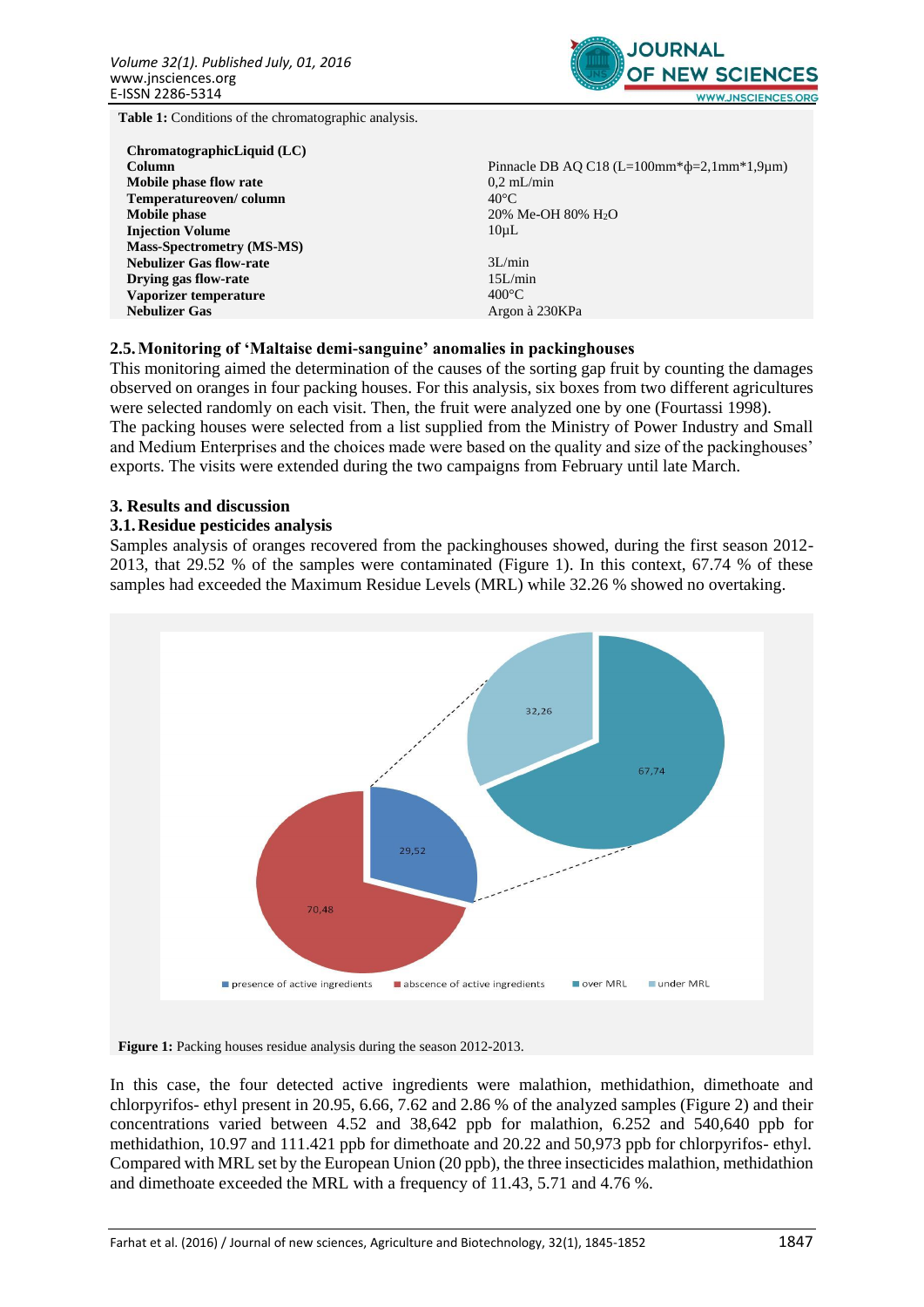



**Figure 2:** Frequencyof non-conformity of the active ingredients during the season 2012-2013.

During the second agricultural season 2013-2014, the analysis of the samples collected from the packing houses revealed an increase on contaminated samples (62.16 %) and a decrease on the active ingredients free ones (37.84 %) (Figure 3). However, the percentage of frequencies of MRL's excess in samples decreased from 67.74 % to 43.48 %.



**Figure 3:** Packing houses residue analysis during the season 2013-2014.

Compared with the MRL set by the European Union, the results of samples analysis showed that, as the previous year , only malathion, methidathion and dimethoate exceeded the limit (Figure 4) even though, more active ingredients were present in the samples than in the first campaign: acetamiprid (15.78 ppb), malathion (10.26-93.57 ppb), spirodiclofen (10.62-18.77 ppb), methidathion (13.10-180.32 ppb), dimethoate (21.5-55.57 ppb), chlorpyrifos- ethyl (16.15-38.96 ppb), fenoxycarb (11.76 ppb) and thiophante -methyl (23.12 ppb).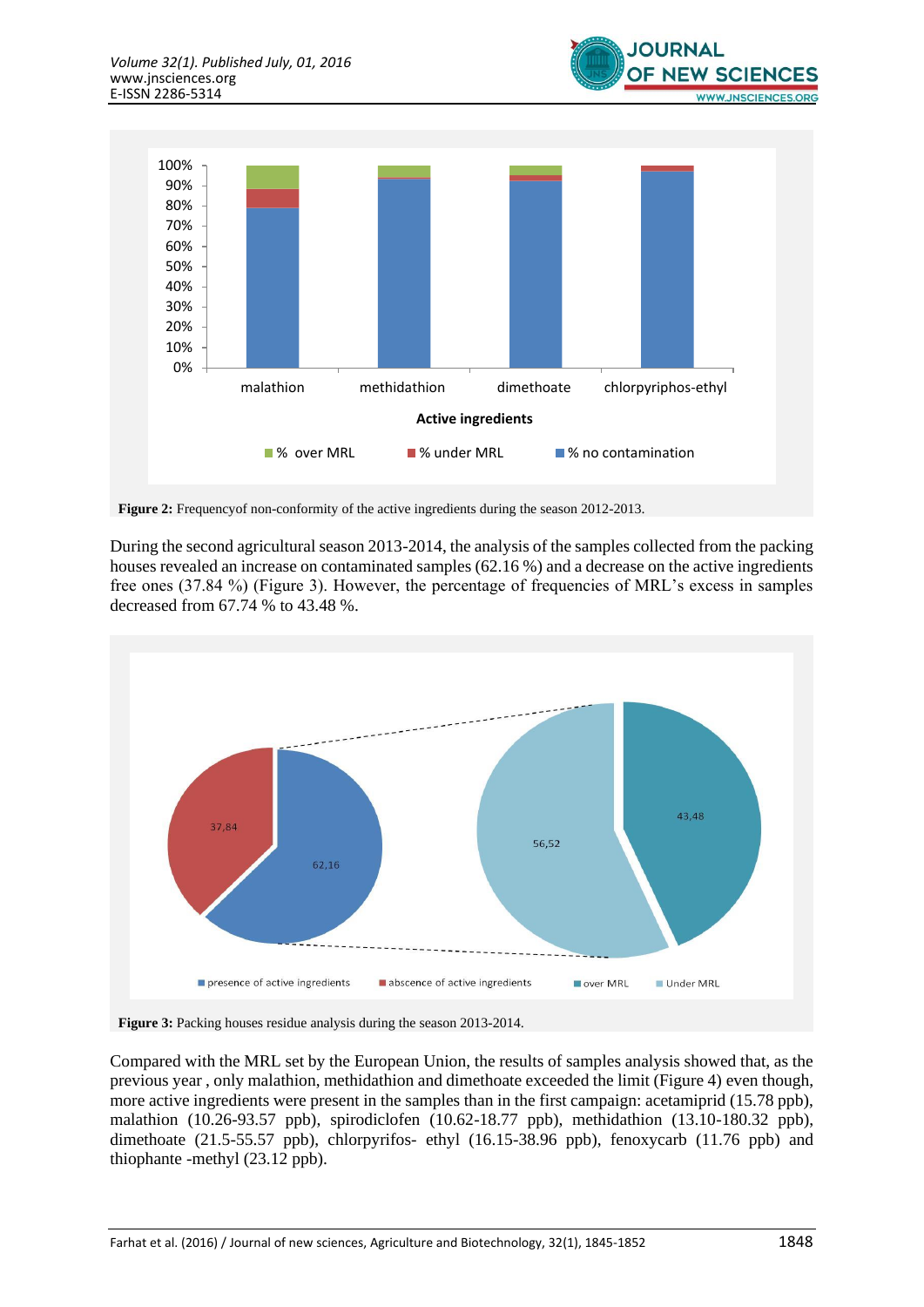

**Figure 4:** Frequency of non-conformity of the active ingredients during the season 2013-2014.

From the results obtained during the two campaigns (Figure 5), we notice that the frequency of MRL's excess of methidathion decreased from 85.71% to 80%. Similarly, the exceeding frequency of malathion declined from 54.55% to 36.36%. However, the frequency of oranges contaminated with dimethoate increased from 62.5% to 75%.



**Figure 5**: Frequency of MRL overtaking during both campaigns.

In the same context, the upper value of methidathion concentration considerably decreased from 540.64 to 180.32 ppb during the second campaign. This decrease could be due to the prohibition of the use of pesticides containing methidathion after the non acceptance of oranges contaminated with this active ingredient during the first campaign. However, the concentration of malathion increased from 38.64 to 93.57 ppb, despite the decrease of its frequency on the samples.

The excessive and unreasonable use of insecticides with the active ingredients malathion, dimethoate and methidathion, in order to protect oranges from the Mediterranean fruit fly, would be the basis of MRL's over pass. However, these aberrations caused the repression of oranges from European countries since some substances such as malathion are banned in Europe (El khaddam and al. 2013).Yet, on an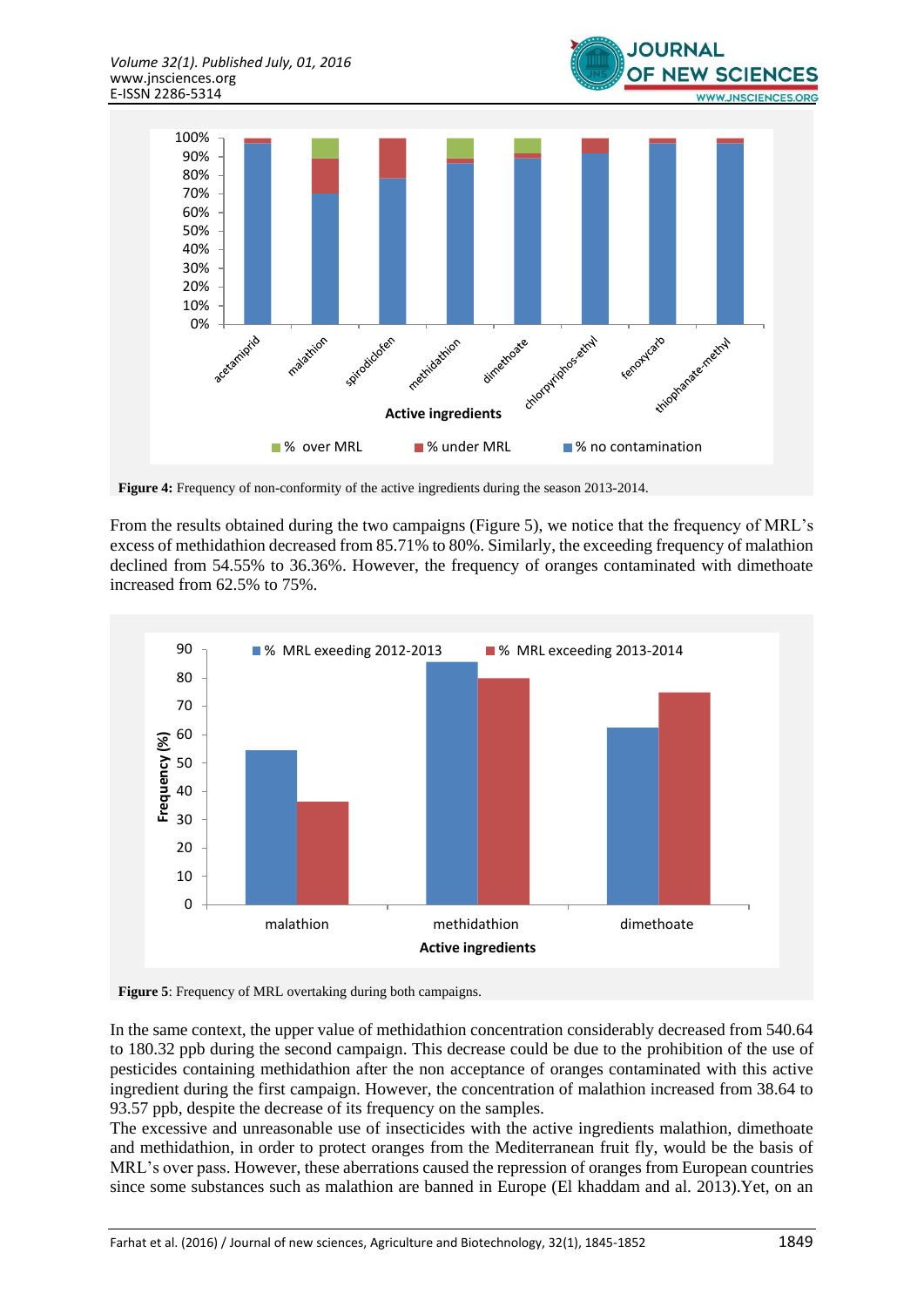

attempt to maintain the level of export of our oranges, the number of commercial preparations with malathion decreased from 11 to 3 preparations between 2008 and 2012 (Anonymous 2012). However, the prohibition of the use of methidathion after the first season has resulted in an increase on the use of malathion in the second one.

## **3.2.Monitoring of 'Maltaise demi-sanguine' anomalies in packing houses**

Monitoring the campaign allowed the counting of anomalies observed on fruits. Their causes are diverse and vary according to the climatic conditions of the production area, the treatments made and the cultivation practices.

Among the problems found on fruits, some do not downgrade fruits in the last sorting phase of the packaging line while others decommission oranges but their presence does not affect the adjacent fruits and others can generate great damages.

These anomalies are mainly due to: physical and phytosanitary causes.

## **3.2.1. Physical Causes**

The manipulation of fruits during the picking is generally the source of these anomalies. It conditions a high percentage of sorting gaps.

**-- Injuries**: they are caused by work tools, including the pliers used for picking, broken boxes or overfilled ones, badly cut nails gatherers, the shock of fruits during loading and transport; these injuries are the main causes of the proliferation of blue and green molds.

**--The stalk:** the presence of the stalk is a quality feature; its absence is an anomaly and may facilitate the proliferation of fungi such as *Penicillium italicum*. However, when the stalk is long, it can be a source of injuries to other oranges.

**-- Mottling:** the wind can cause frictions between fruits from fruit set causing the suberisation of the surface of the skin; the sand-laden winds can cause similar damage.

**--Oleocelosis:** it is due to physical damage on turgid fruits, oil-bearing glands release the essential oils they contain on the fruit surface which causes the necrosis and the destruction of surrounding skin cells. The affected portion sags slightly and turns brown. The oleocelosis is likely to occur when the fruit is harvested by cold, wet weather, or in newly irrigated land (Cuquerella, 1997).

**-- The small size:** it is due to the heavy load of trees leading to a competition between fruit, it occurs, especially, in cases of water shortage and a non- optimized technical management of the orchard.

### **3.2.2. Phytosanitary Causes**

The lack of sustained observations in the orchard and of adequate phytosanitary treatments may cause the occurrence of pests or diseases that cause considerable damages to the trees and fruits.

**-- Pests:** mealybugs, mites and medfly form the group of the most dangerous enemies of citrus.

**-- Diseases:** those caused by fungi are the most common such as blue mold (*P. italicum*) and green mold (*P.digitatum*). These post- harvest diseases can cause considerable losses in packing houses and in cold storage since they attack the wounded fruits, hence the need to look after the harvesting operations. Moreover, sooty mold (*Capnodium citri*), which develops on the sweet secretions of aphids and scale insects strongly adheres to the fruit which makes its removal very difficult when washing.

These problems thus defined and after monitoring the various damages, the following can be retained from the physical (Figure 6) and phytosanitary (Figure 7) problems from both campaigns:

- Oleocelosis was the most downgrading factor of oranges. Then, hail caused countless damages on the fruits.

- Fallen fruit and the absence of the stalk which have been almost equal, during both seasons, were highly correlated according to the equation:  $v = 1,058x - 1,408$ ;  $R^2 = 0,968$ 

- The frequency of small fruit size increased during the second season when the other problems decreased or remained almost stable.

- The frequency of long stalk was positively correlated to injured fruit according to the equation: **y = 0,778x - 1,934; R² = 0,412**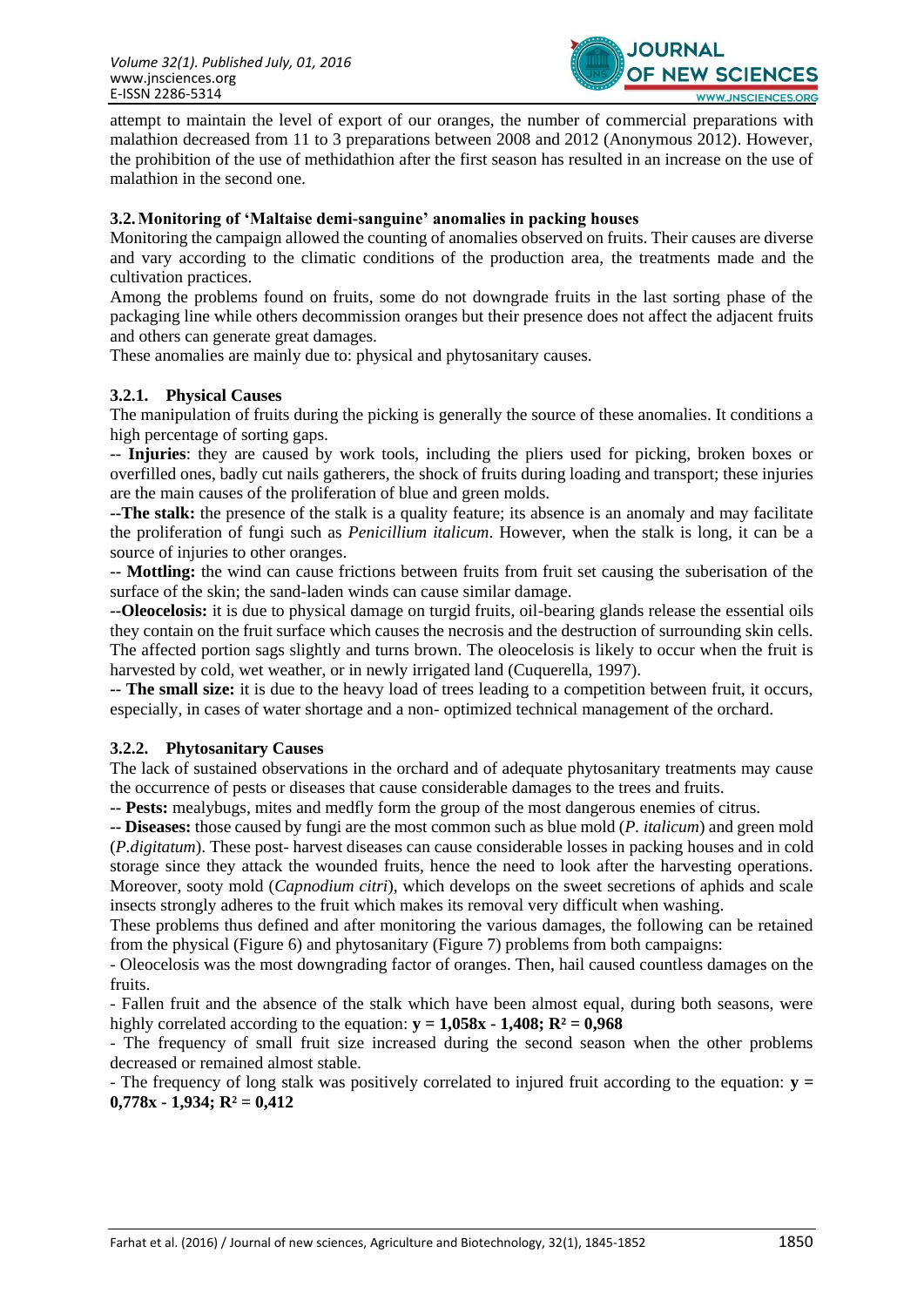



Figure 6: Physical damages on 'Maltaise demi sanguin' oranges.

- The fruit medfly was almost absent in the samples of both campaigns. This might be due to the excessive use of insecticides since the only cases of MRL exceed were with malathion, methidathion and dimethoate used to fight this insect.

- The presence of red mite was rare compared to that of the yellow tea-mite.

- In the case of decay which was mainly due to both *Penicillium* species, the percentage of attacks did not exceed 2.4% on both seasons. Whereas, this value is susceptible to be duplicated during the transit operations and/ or cold storage when injured fruits are left.



**Figure 7:** Phytosanitary damages on 'Maltaise demi sanguin' oranges.

Based on the results presented above, it is crucial to think of better supervision of farmers throughout the year and especially when picking oranges. Indeed, the fight against *Penicillium* rots may be indirect